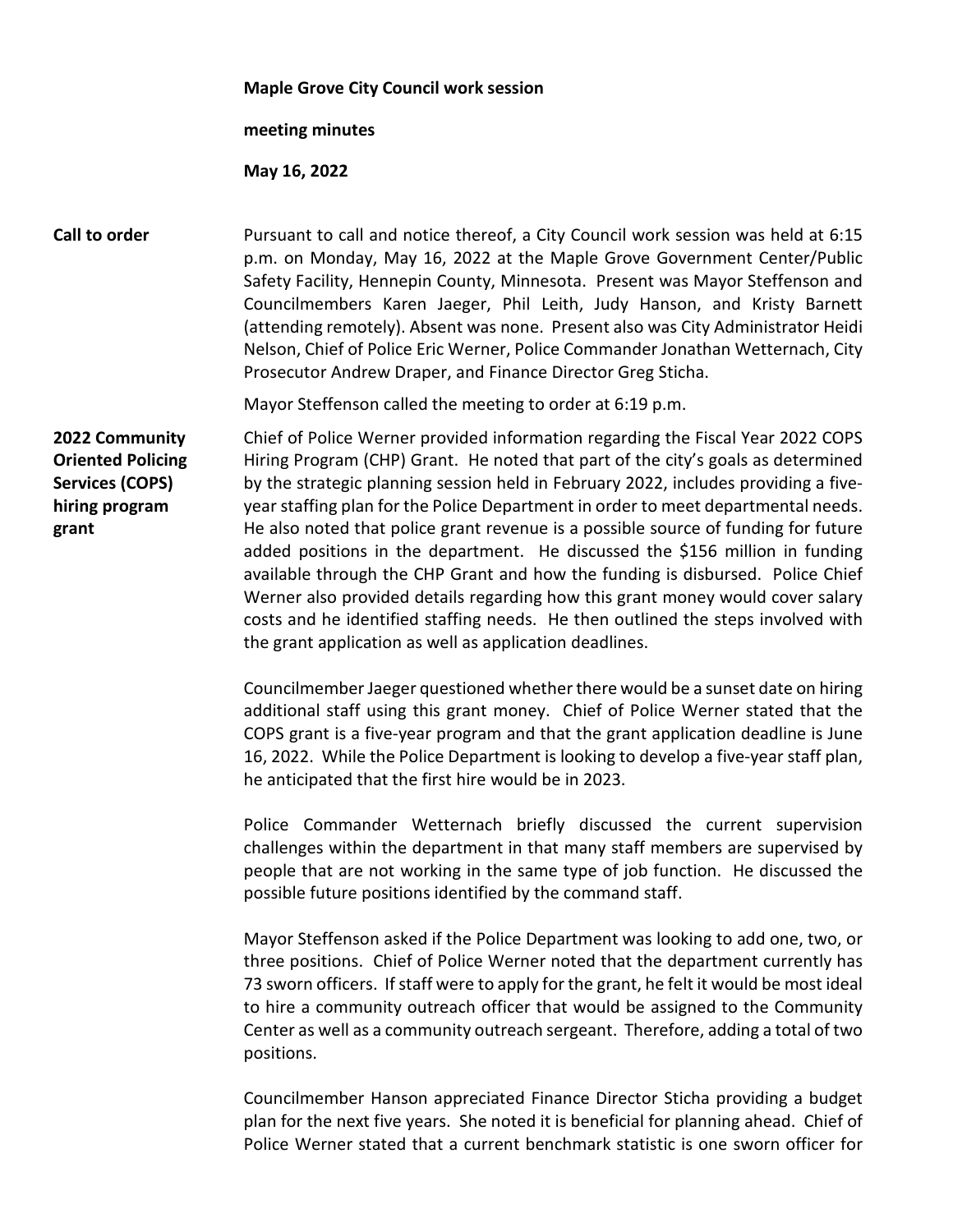every 1,000 residents. However, for Maple Grove's city size it is approximately 1.15 sworn officers for every 1,000 residents according to BCA data. Actual officer numbers are based on a community's needs. He discussed the fact that it's been nearly 15 years since the Police Department has added a sergeant position to the department. He noted that it will be beneficial to establish a benchmark regarding staffing in order to determine what is needed in the future.

Councilmember Leith stated that as the city continues to grow, the Police Department staff also needs to grow. He noted that he liked the idea of the community outreach officer to be assigned to the Community Center. Consensus of the council was to move forward with the 2022 COPS Hiring Program Grant.

**Review traffic diversion program and hearing officer guideline amendments** City Prosecutor Draper stated that he has been with the city now for about a month and a half. In that time, he has been analyzing what is being done in Maple Grove and other surrounding cities. He has met with law enforcement to learn their needs. He noted that he has learned from the Suburban Criminal Divisions Court that the City of Maple Grove is one of the suburban court's largest backlogged jurisdictions, with the majority of backlogged cases being traffic offenses. He noted that a key component of a prosecution office is fair and timely resolution of cases.

> City Prosecutor Draper presented a PowerPoint to the council that discussed changes to hearing officer guidelines that will provide a more expedient resolution of petty misdemeanor traffic offenses as well as an adult traffic diversion program. He explained that Maple Grove is one of a few major suburban cities without a traffic diversion program. He noted the following goals associated with the two programs:

- Hold offenders accountable while offering opportunity to avoid a conviction
- Correct poor driving habits increase safety of streets
- Incentivize citizens to drive legally by getting valid driver's license and insurance
- Reduce recidivism among traffic offenders by reducing compounding convictions, fines, and suspensions
- Create equity within the administration of justice
- Reduce Maple Grove's current backlog of cases within the court system
- Allow for more focused prosecution of DWI, domestic violence, and theft
- Improve community perception/experience with the criminal justice system, including Police Department and Prosecution Office by offering responsible alternatives to eligible offenders

City Prosecutor Draper also noted efficiencies in that hearing officers can hear the court's payables calendar.

Councilmember Hanson commented regarding her experience with traffic diversion program in another city in that people want to pay to keep driving offenses off their record. She suggested a requirement to maintain a clean driving